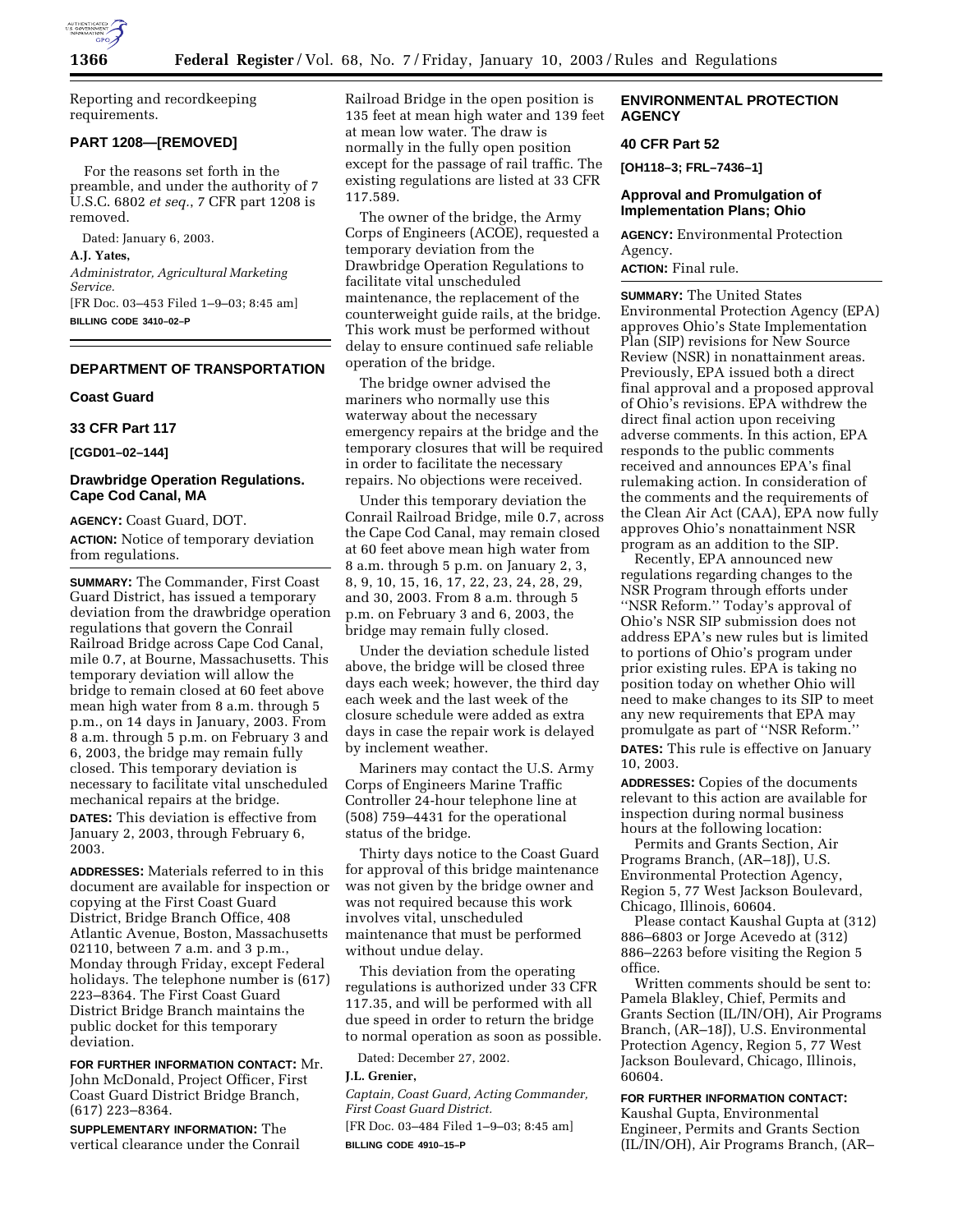18J), U.S. Environmental Protection Agency, Region 5, 77 West Jackson Boulevard, Chicago, Illinois, 60604, (312) 886–6803. For further information regarding OEPA's rules for public notice procedure, please contact Jorge Acevedo, Environmental Engineer, Permits and Grants Section (IL/IN/OH), Air Programs Branch, (AR–18J), U.S. Environmental Protection Agency, Region 5, 77 West Jackson Boulevard, Chicago, Illinois, 60604, (312) 886– 2263.

### **SUPPLEMENTARY INFORMATION:** This supplementary information section is organized as follows:

- A. What Is the Purpose of This Document? B. What Is the History of OEPA's
- Nonattainment NSR Program? C. Are OEPA's Nonattainment NSR Rules
- Now Approvable? D. What Were the Adverse Comments, and How Does EPA Respond to Them?
- E. What Is Today's Action?

### **A. What Is the Purpose of This Document?**

This document is our approval of Ohio's nonattainment NSR SIP revision requests dated from July 23, 1980, to August 19, 1999. On April 22, 1996, we proposed to conditionally approve the revision requests dated up to March 1, 1996 (61 FR 17669). Subsequently, OEPA submitted several rule changes which met our condition for full approval. On February 21, 2002, we issued a proposed approval (67 FR 7996) and a direct final approval (61 FR 7954) of the revision requests dated up to August 19, 1999. On April 16, 2002, we withdrew the direct final rule because we received adverse comments on it (67 FR 18497). The proposed approval remained in effect. Today, we follow up the proposed approval with full, final approval of the revision requests dated up to August 19, 1999.

## **B. What Is the History of Ohio's Nonattainment NSR Program?**

OEPA submitted its first NSR SIP revision request on January 31, 1972, and submitted replacement regulations on June 6, 1973. The regulations submitted by the State provided requirements, such as best available technology, that were meant to be uniformly applied throughout the State.

The Clean Air Act Amendments (CAAA) of 1977 required States to go further than uniformly applied regulations. The CAAA of 1977 provided for the designation of areas within a State as ''attainment'' or ''nonattainment.'' An ''attainment'' area meets NAAQS for one of six criteria pollutants: total suspended particulates, sulfur dioxide, ozone, carbon monoxide,

nitrogen dioxide and lead. A ''nonattainment'' area does not meet the NAAQS for one or more of these pollutants. The CAAA of 1977 also required states to adopt more stringent regulations, such as offsets and lowest achievable emission rate (LAER), for new pollution sources in nonattainment areas.

On July 23, 1980, and September 25, 1980, OEPA submitted its NSR plan designed to meet the nonattainment area requirements of title I, part D of the CAA. We conditionally approved this plan on October 31, 1980, 45 FR 72119 (codification corrected on December 17, 1980, at 45 FR 82927). The conditional approval required OEPA to submit a part D NSR plan which refined the criteria for permit issuance and assured that the requirements of CAA sections 172 and 173 were met.

To satisfy the conditional approval, OEPA submitted a request to incorporate revised regulations in the SIP on October 4, 1982, and January 24, 1993. These revised regulations sought to incorporate title 40, part 51, Appendix S of the Code of Federal Regulations (CFR) as the Ohio NSR plan. We granted only limited approval of the revised regulations on September 8, 1993 (58 FR 47214), stating that the regulations did not satisfy the nonattainment area planning requirements of part D.

The CAAA of 1990 imposed further NSR requirements for nonattainment areas. Pursuant to these latter amendments, OEPA submitted a request to revise the entire SIP package on August 20, 1993. We proposed to disapprove the SIP revision request on March 4, 1994, because it did not satisfy the part D requirements of the CAA (59 FR 10349). The final disapproval of the State request was published on September 21, 1994 (59 FR 48392).

OEPA submitted another SIP revision request on March 1, 1996. On April 22, 1996 (61 FR 17669), we proposed to conditionally approve the general and nonattainment provisions for the SIP. We stated that the proposed provisions were deficient for not providing a definition for ''pollution control project,'' and that this deficiency had to be corrected for the nonattainment provisions to be fully approved. OEPA subsequently submitted a number of revisions to its request dated March 1, 1996, April 16, 1997, September 5, 1997, December 4, 1997, and April 21, 1998. These revisions provide general provisions (OAC 3745–31–01 to 3745– 31–10) and nonattainment area provisions (OAC 3745–31–21 to 3745– 31–27).

The CAA further requires that the public be given sufficient time to comment on a permit before the permit is issued. To meet this requirement, OEPA submitted an August 19, 1999, request for approval of the incorporation of Ohio Administrative Code (OAC) 3745–47–01, 3745–47–02, 3745–47–03, 3745–05, 3745–47–07, and 3745–47–08 (D) into the SIP. These rules provide public notice procedures for both attainment and nonattainment construction permits.

On February 21, 2002, EPA simultaneously published a proposed approval (61 FR 7996) and a direct final approval (61 FR 7954) of Ohio's submitted NSR SIP revisions. In the direct final rulemaking, we stated that if we received adverse comments by March 25, 2002, the direct final approval would be withdrawn. We did receive adverse comments, and therefore withdrew the rule on April 16, 2002 (67 FR 18497). The proposed approval remained in effect. Today we are following up on our proposed approval by addressing the adverse comments that we received and setting forth our final approval of Ohio's NSR rules under the Clean Air Act.

#### **C. Are OEPA's Nonattainment NSR Rules Now Approvable?**

OEPA's nonattainment NSR rules are now approvable because they fulfill the requirement set by the April 22, 1996, conditional approval: they provide a definition for ''pollution control project'' as required by 40 CFR 51.165(a)(1)(xxv). The submitted rules also satisfy the minimum Federal requirements for a nonattainment NSR program.

### **D. What Were the Adverse Comments, and How Does EPA Respond to Them?**

Below we summarize the substantive comments pertaining to the submitted rules, and our responses to them:

(1) Before granting final approval of any Ohio rules, EPA should complete its review of Ohio's programs in response to the petitions for withdrawal or revocation of OEPA's authority. That EPA's August 30, 2001, draft report of its review cited problems with OEPA's implementation of PSD rules indicates that problems could develop in an NSR program that takes a larger role at OEPA.

*Response:* USEPA is currently reviewing OEPA's implementation of the delegated PSD program in response to a petition submitted by D. David Altman on behalf of Ohio Citizen Action, the Ohio Environmental Council, Rivers Unlimited, and the Ohio Sierra Club. EPA intends to address any potential need on OEPA's part to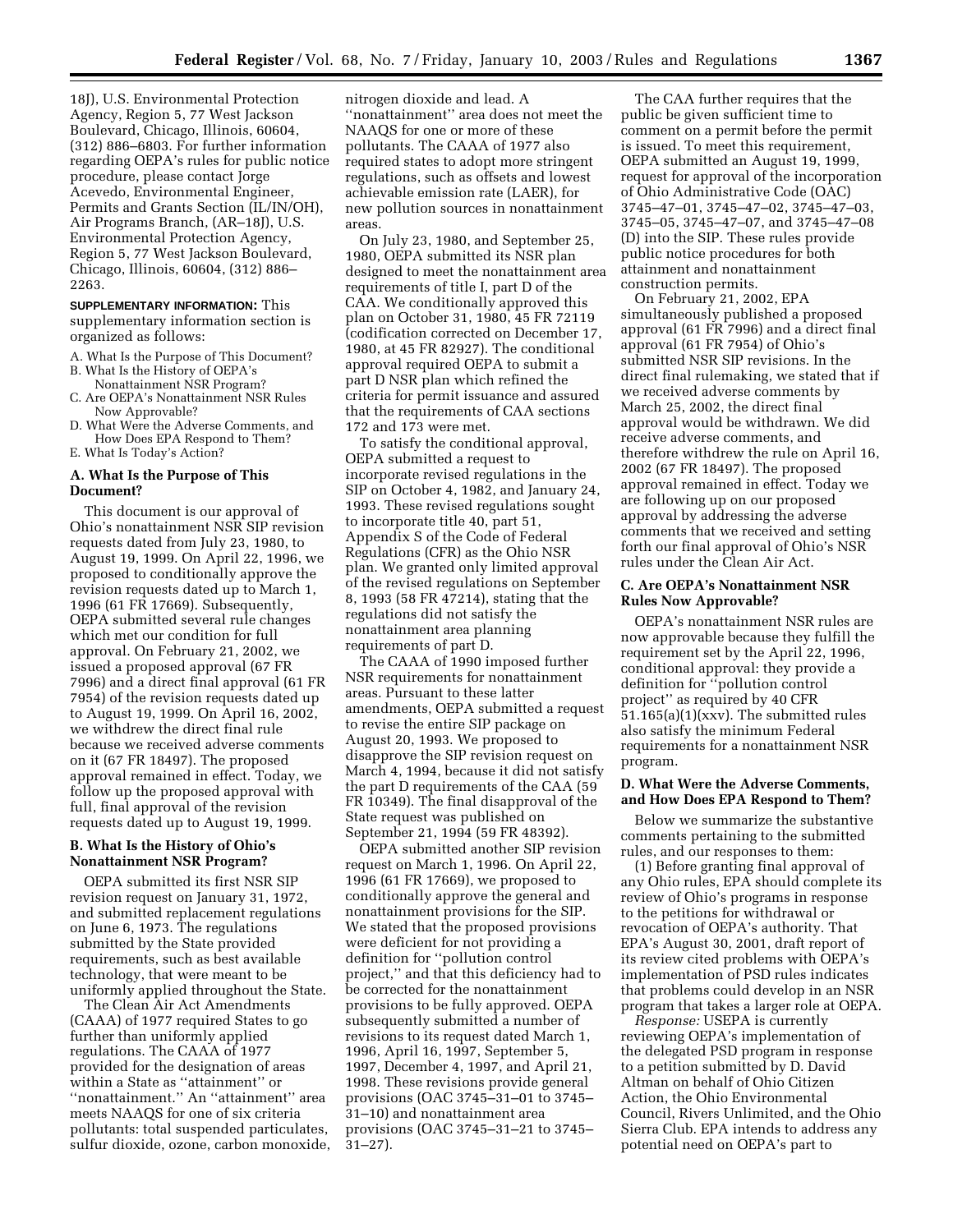improve implementation of its PSD rules through EPA's ongoing review of OEPA's program. *See* Draft Report on U.S. EPA Review of Ohio Environmental Programs, August 30, 2001, United States Environmental Protection Agency. Any concerns that USEPA finds as a result of this review will be addressed through the process of the aforementioned review.

Today's approval only addresses whether or not specific provisions of Ohio's administrative code meet the Federal CAA criteria for an NSR program, and does not address any issues regarding how the code is, or will be, applied or enforced by Ohio. We believe that the submitted rules meet the criteria for approval under the CAA and no particular findings or conclusions pertaining to the EPA petition review should be inferred from today's approval.

(2) The public participation process in Ohio is flawed, and should be corrected before approval of Ohio's rules.

*Response:* The submitted rules comply with Federal NSR requirements for public participation under the CAA. Any concerns, if any, that U.S. EPA may have with Ohio's public participation process under Ohio's PSD program will be addressed through the ongoing review of Ohio's program. *See* response to comment #1.

(3) The approval should be withheld because OEPA does not have a training program that ensures a minimum level of training and consistency across the state, and because it currently has a very high level of vacancies with no system in place to expeditiously fill those vacancies.

*Response:* The submitted rules comply with Federal NSR requirements under the CAA. Any concerns, if any, that U.S. EPA may have with the level of vacancies under Ohio's PSD program will be addressed through the ongoing review of Ohio's program. *See* response to comment #1.

(4) The approval would take OEPA's NSR permitting activities from Federal scrutiny and move appeal jurisdiction from EPA to OEPA. Such transitions remove Federal safety measures.

*Response:* Under the Clean Air Act, this approval will not change our level of scrutiny of OEPA's permitting activities. We will retain oversight over OEPA's NSR program, and will continue to require public involvement in the program. The approval will also have no effect on appeal jurisdiction because nonattainment-area permits can only be appealed through the State.

(5) The approval should incorporate by reference all currently outstanding SIP changes, rather than merely on the March 1, 1996, revision request and several subsequent revisions.

*Response:* This final approval does not address SIP changes dated after August 19, 1999, because those changes have not been subjected to public notice. This approval only addresses the following: (1) All nonattainment NSR SIP changes dated on or before April 21, 1998, which were made available for public comment in the April 22, 1996, proposal for conditional approval and the February 21, 2002, proposed approval; (2) The August 19, 1999, SIP changes for public notice procedures pertaining to both attainment and nonattainment-area permits, which were made available for public comment in the February 21, 2002, proposed approval. For SIP changes dated after August 19, 1999, we will take a separate action to ensure that the public is given proper opportunity to comment on those changes.

(6) In the definition for ''major stationary source,'' the submitted rules exclude pollutants regulated under CAA section 112 for attainment-area sources subject to 100-ton-per-year thresholds, while Federal regulations do not provide for such an exclusion.

*Response:* CAA section 112 is a separate program and is not regulated through NSR. NSR does not require the application of 100-ton-per-year thresholds to section 112 pollutants. In fact, CAA section 112(b)(6) prohibits the application of Prevention of Significant Deterioration (PSD) rules to the section 112 pollutants. Therefore, the rule that is the subject of this comment, OAC 3745–31–01 (SS), is consistent with the Federal definition.

(7) OEPA's definition for ''major stationary source'' is provided for attainment and nonattainment areas, but not for unclassified areas.

*Response:* As is inferred from the equal treatment of attainment and unclassified areas in 40 CFR 52.21(b)(14)(iii)(a), 52.21(b)(15)(i), and 52.21(i)(3), the Federal definition for ''major stationary source'' applies to unclassified areas and attainment areas equally. We interpret the submitted OEPA rule, OAC 3745–31–01 (SS), to carry the same inference. Therefore, ''major stationary source'' need not be defined separately for unclassified areas.

(8) In determining whether there has been a net emissions increase, the submitted rules limit the consideration of fugitive emissions to those source categories having 100-ton-per-year thresholds. The Federal regulations have no such limitation.

*Response:* We disagree that the Federal regulations have no such limitation. Under 40 CFR 51.165(a)(1)(iv)(C) and 51.165(a)(4), State rules may exempt fugitive emissions from consideration for a major source or major modification unless the source belongs to one of the source categories having 100-ton-peryear thresholds or the source is subject to section 111 (New Source Performance Standards) and section 112 (National Emissions Standards for Hazardous Air Pollutants) of the Clean Air Act. The Ohio rule, OAC 3745–31–01 (RR) is consistent with the Federal rules.

(9) In the submitted rules, the use of alternative fuel or raw material is exempted from the definition of ''major modification'' if the source was capable of accommodating it before December 21, 1976. It also exempts emission increases caused by increases in hours of operation or production rate if those increases were not prohibited by a Federally enforceable permit condition established after December 21, 1976. However, the Federal regulations set the critical date for both of these exemptions at January 6, 1975, not December 21, 1976.

*Response:* This comment refers to the Federal PSD rules at 40 CFR  $51.166(a)(2)(iii)(e)$ –(f), which apply the January 6, 1975 date. The PSD rules are not relevant to today's approval, which addresses general and nonattainment NSR provisions. The submitted rule, OAC 3745–31–01(RR)(5)(a), applies the December 21, 1976, date required by the nonattainment NSR rules at  $51.165(a)(1)(v)(C)(5)–(6)$ . Therefore, the Ohio rule is consistent with the Federal rule.

(10) In the definition for ''major modification,'' the submitted rules state that alternative fuel or raw material can be used as long as ''the stationary source is approved to use under any permit issued under this ruling.'' The ''ruling'' to which this sentence refers to is unclear.

*Response:* We disagree that the word ''ruling'' is unclear in OAC 3745–31– 01(RR)(5)(b). In the context of the definition, ''ruling'' refers to a permit issued under Ohio's SIP.

(11) The Federal definition for ''net emissions increase'' provides that an increase or decrease in actual emissions of sulfur dioxide, particulate matter, or nitrogen oxides which occurs before the applicable baseline date is creditable only if it is required to be considered in calculating the amount of maximum allowable increases remaining available. OEPA's version of this definition, however, restricts only the consideration of sulfur dioxide and particulate matter (leaving out nitrogen oxides).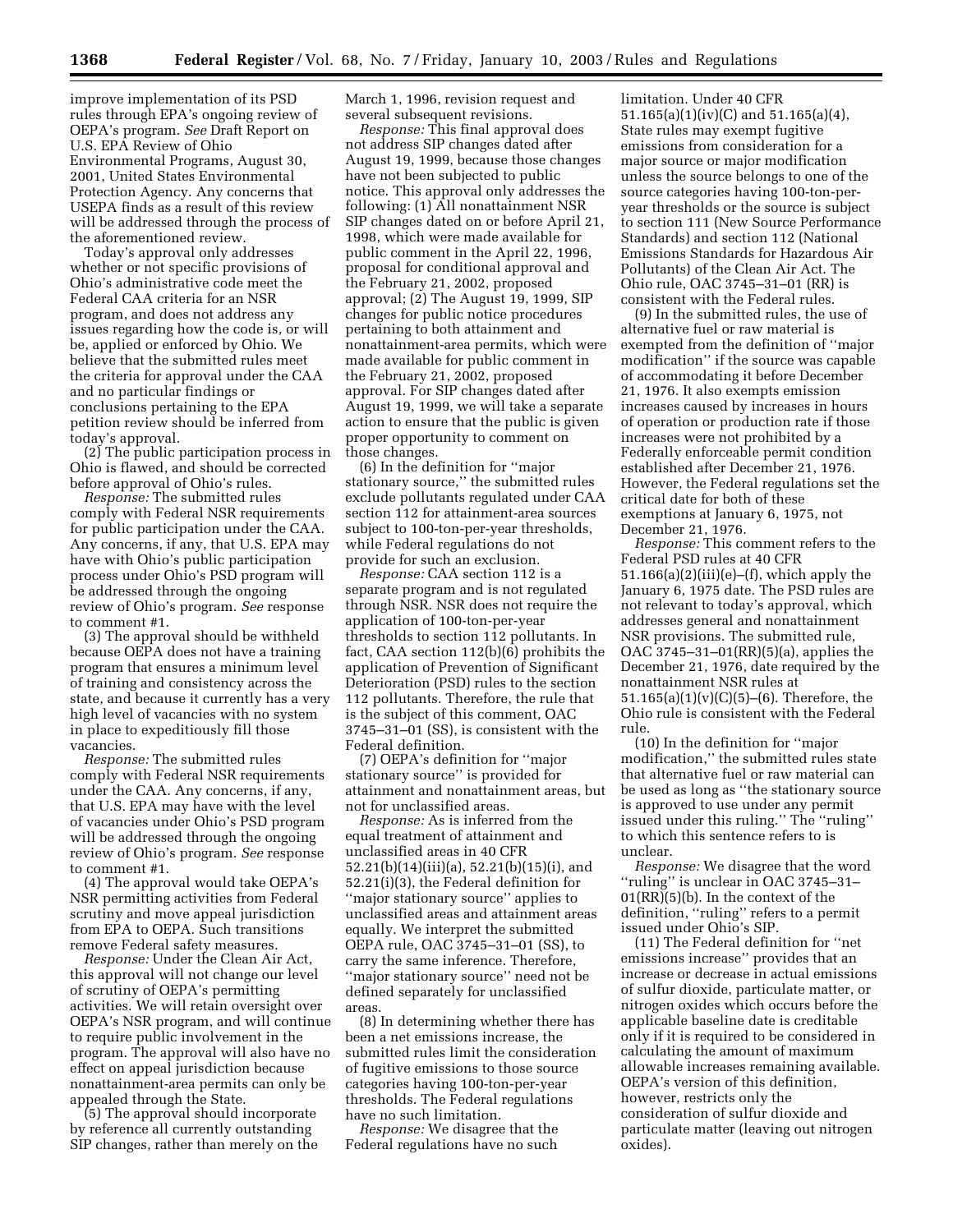*Response:* This comment relates to maximum allowable increases and baseline dates, which do not apply to the nonattainment rules we are approving. They apply, instead, to the Ohio attainment rules which were conditionally approved on October 10, 2001 (66 FR 51570). Offsets, not maximum allowable increases, govern nonattainment areas.

(12) OEPA's definition for ''net emissions increase'' fails to specify that only PM–10 emissions can be used to evaluate the net increases for PM–10.

*Response:* We believe that it is inherent in this rule, OAC 3745–31– 01(YY), that only PM–10 emissions can be used to evaluate net PM–10 increases. Ohio's rules distinctly set out the definitions and measuring procedures of particulate matter and PM–10 at OAC 3745–17. (The rules use the term ''total suspended particulates'' for PM–10.) The distinctions drawn in those rules apply to the definition of ''net emissions increase.'' Therefore, we do not believe that the definition needs further clarification.

(13) OEPA's definition for ''emissions unit'' is made unclear by the sentence ''This term does not include operations or activities that emit air pollutants regulated under State law but are not regulated under the Clean Air Act.''

*Response:* We disagree that the definition for ''emissions unit'' is unclear at OAC 3745–31–01(AA). Under the submitted rule, any operation or activity that emits air pollutants regulated under the CAA is an ''emissions unit.'' The clarifying sentence serves to distinguish CAAregulated emissions units from those regulated only under State laws.

(14) The Federal definition of Best Available Control Technology specifically includes ''fuel cleaning or treatment or innovative fuel combustion techniques,'' but OEPA's definition lists only ''fuel combustion techniques.''

*Response:* We interpret Best Available Control Technology (BACT) requirements to apply to any aspect of fuel combustion, cleaning, or treatment that affects emissions, and do not feel that the clause ''including fuel combustion techniques'' at OAC 3745– 31–01(M) excludes any aspect of BACT. The clause does not preclude technologies beyond fuel combustion techniques because it is not allinclusive. Therefore, the submitted rule is not limiting.

(15) The Federal definition of ''clean coal technology'' restricts it to the generation of electricity or process steam. Ohio's definition includes, in addition, ''industrial products,'' which

is an expansion beyond the Federal standard.

*Response:* We do not anticipate that Ohio's definition at OAC 3745–31– 01(O) will be applied to any product or process that the Federal definition was not intended to cover. Nevertheless, we will advise OEPA to change its definition to match the Federal definition. We do not feel that the minor difference between the definitions warrants disapproval.

#### **E. What Is Today's Action?**

In this rule, EPA approves OEPA's requests for additions and revisions to OAC 3745–31–21 to 3745–31–27 submitted on March 1, 1996, April 16, 1997, September 5, 1997, December 4, 1997, and April 21, 1998. EPA also approves OEPA's August 19, 1999, request for additions to OAC 3745–47– 01, 3745–47–02, 3745–47–03, 3745–05, 3745–47–07, and 3745–47–08 (D). EPA will take action on any subsequently submitted revision requests at a later time.

Today's action will take effect immediately upon publication as provided for by the good cause exemption of section 553 (d)(1) of the Administrative Procedure Act. This approval is a substantive rule that relieves a restriction on Ohio: sanctions would be imposed on Ohio if the SIP continued to lack nonattainment NSR provisions.

Recently, EPA announced new regulations regarding changes to the New Source Review Program through efforts under ''New Source Review Reform''. *See http://www.epa.gov/nsr/.* Today's approval of Ohio's NSR SIP submission does not address EPA's new rules but is limited to portions of Ohio's program under prior existing rules. EPA is taking no position today on whether Ohio will need to make changes to its SIP to meet any new requirements that EPA may promulgate as part of New Source Review Reform.

#### **F. Regulatory Assessment Requirements**

Under Executive Order 12866 (58 FR 51735, October 4, 1993), this action is not a ''significant regulatory action'' and therefore is not subject to review by the Office of Management and Budget. For this reason, this action is also not subject to Executive Order 13211, ''Actions Concerning Regulations That Significantly Affect Energy Supply, Distribution, or Use'' (66 FR 28355, May 22, 2001). This action merely approves state law as meeting Federal requirements and imposes no additional requirements beyond those imposed by state law. Accordingly, the Administrator certifies that this rule

will not have a significant economic impact on a substantial number of small entities under the Regulatory Flexibility Act (5 U.S.C. 601 *et seq.*). Because this rule approves pre-existing requirements under state law and does not impose any additional enforceable duty beyond that required by state law, it does not contain any unfunded mandate or significantly or uniquely affect small governments, as described in the Unfunded Mandates Reform Act of 1995 (Pub. L. 104–4).

This rule also does not have tribal implications because it will not have a substantial direct effect on one or more Indian tribes, on the relationship between the Federal government and Indian tribes, or on the distribution of power and responsibilities between the Federal government and Indian tribes, as specified by Executive Order 13175 (65 FR 67249, November 9, 2000). This action also does not have Federalism implications because it does not have substantial direct effects on the States, on the relationship between the national government and the States, or on the distribution of power and responsibilities among the various levels of government, as specified in Executive Order 13132 (64 FR 43255, August 10, 1999). This action merely approves a state rule implementing a Federal standard, and does not alter the relationship or the distribution of power and responsibilities established in the Clean Air Act. This rule also is not subject to Executive Order 13045 ''Protection of Children from Environmental Health Risks and Safety Risks'' (62 FR 19885, April 23, 1997), because it is not economically significant.

In reviewing SIP submissions, EPA's role is to approve state choices, provided that they meet the criteria of the Clean Air Act. In this context, in the absence of a prior existing requirement for the State to use voluntary consensus standards (VCS), EPA has no authority to disapprove a SIP submission for failure to use VCS. It would thus be inconsistent with applicable law for EPA, when it reviews a SIP submission, to use VCS in place of a SIP submission that otherwise satisfies the provisions of the Clean Air Act. Thus, the requirements of section 12(d) of the National Technology Transfer and Advancement Act of 1995 (15 U.S.C. 272 note) do not apply. This rule does not impose an information collection burden under the provisions of the Paperwork Reduction Act of 1995 (44 U.S.C. 3501 *et seq.*).

The Congressional Review Act, 5 U.S.C. 801 *et seq.*, as added by the Small Business Regulatory Enforcement